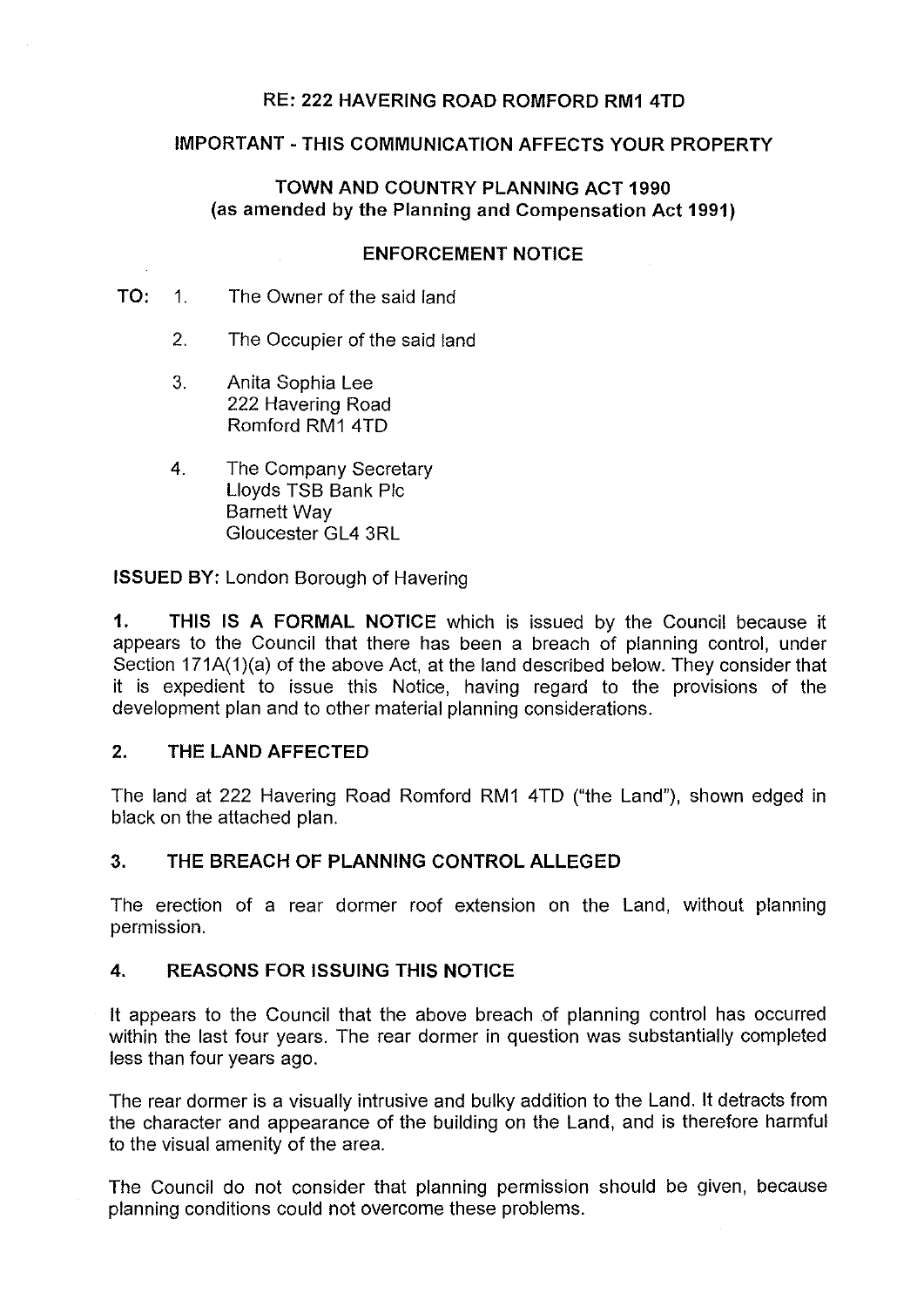The construction of the dormer is contrary to development plan policies. In making its decision to issue this Notice the Council considered that the unauthorised use is contrary to the following policies of the Local Development Framework: policy DC61.

## **5. WHAT YOU ARE REQUIRED TO DO**

1. Remove the unauthorised rear dormer from the building on the Land.

Time for compliance: 6 months from the effective date of this notice.

2. Restore the original roof profile of the building on the Land, as it was prior to the construction of the unauthorised rear dormer.

Time for compliance: 6 months from the effective date of this notice.

3. Remove all rubble and building materials from the Land, resulting from compliance with (1) above.

Time for compliance: 6 months from the effective date of this notice.

4. Remove all scaffolding and excess building material brought onto the land as a result of complying with (2) above.

Time for compliance: 6 months from the effective date of this notice.

## **6. WHEN THIS NOTICE TAKES EFFECT**

This Notice takes effect on 26 February 2010, unless an appeal is made against it beforehand.

Dated: 15 January 2010<br>Signed:<br>*V* Authorised Officer

on behalf of London Borough of Havering Town Hall Main Road Romford RM1 3BD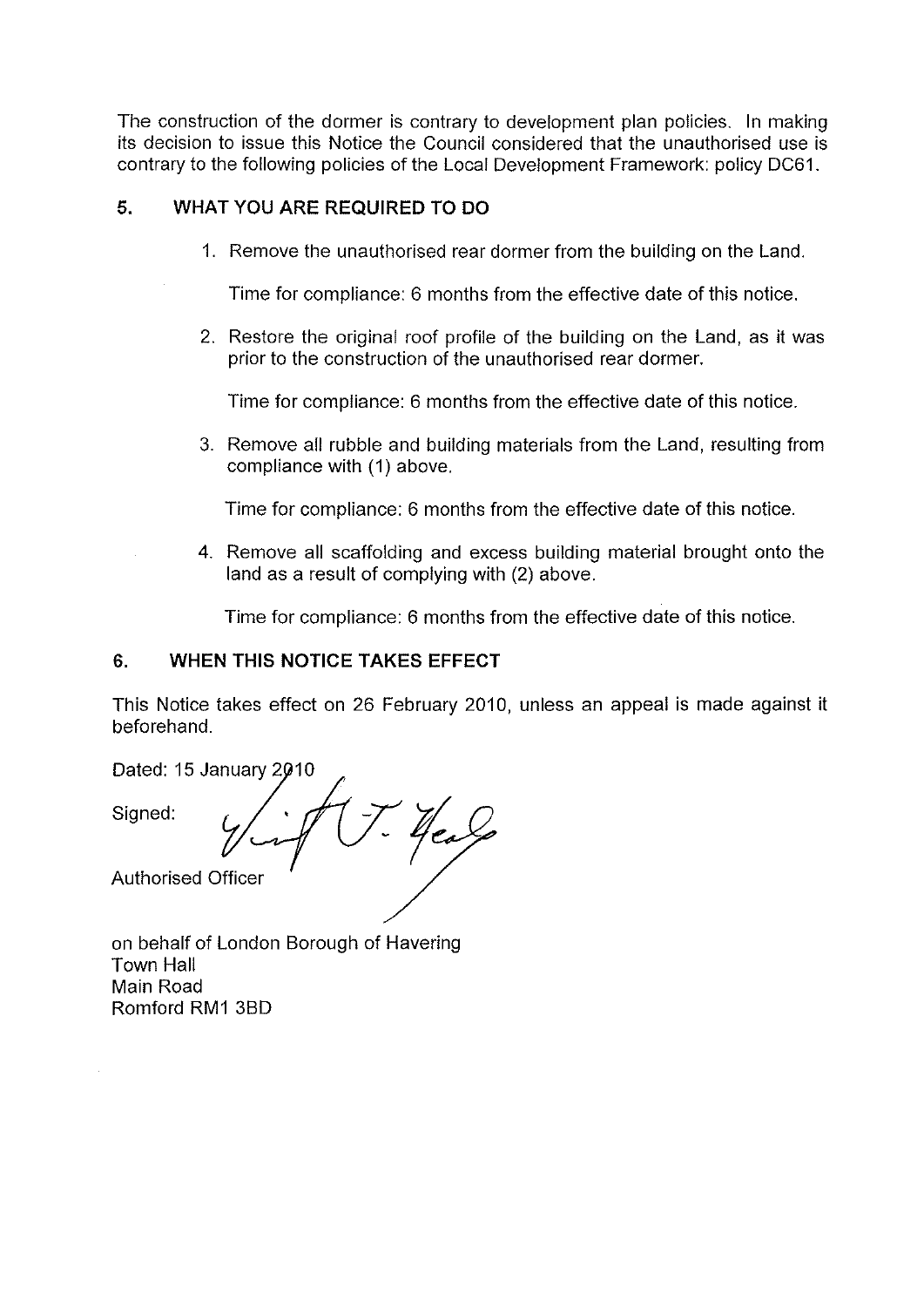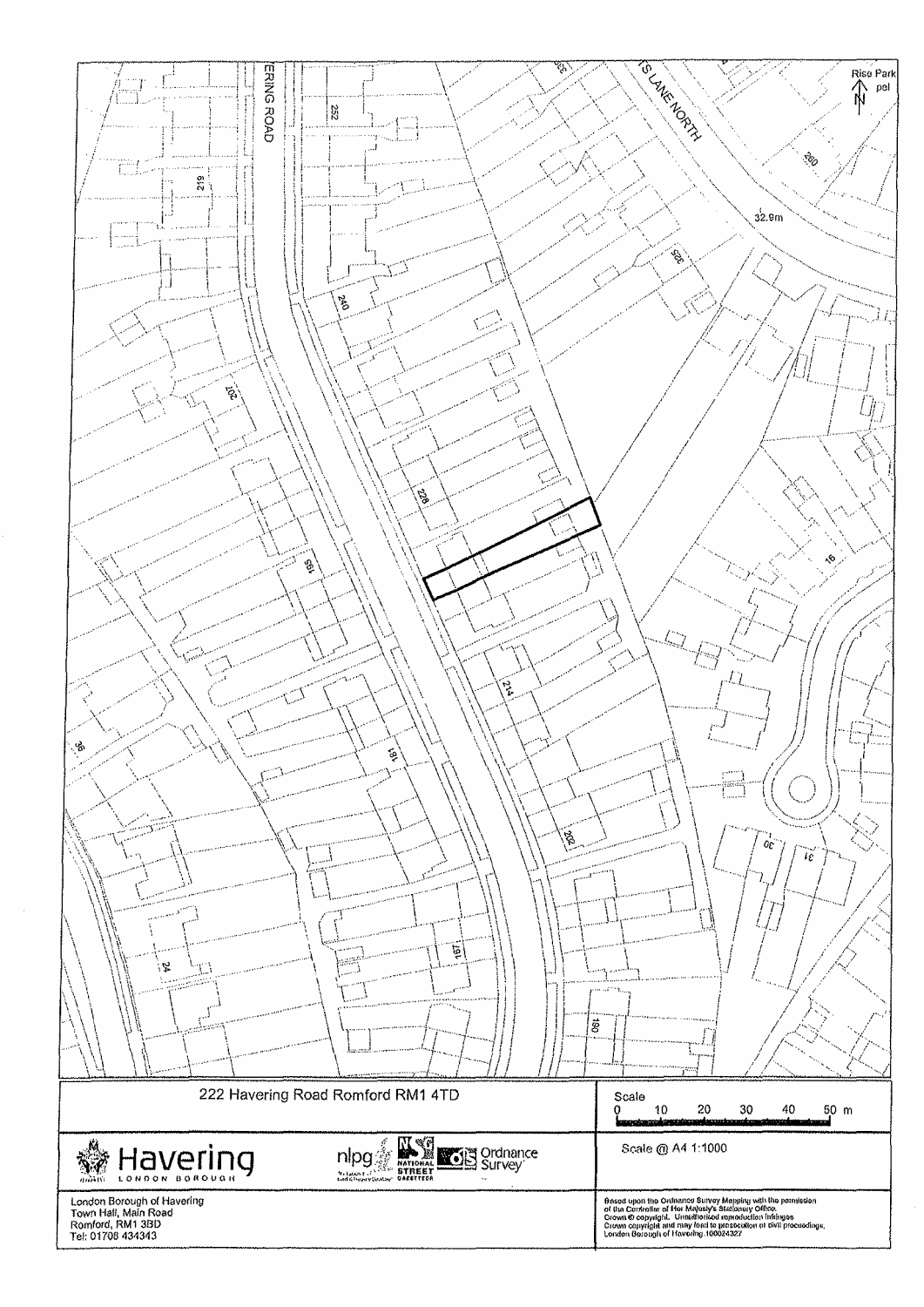# **YOUR RIGHT OF APPEAL**

You can appeal against this Enforcement Notice to the Secretary of State by the 26 February 2010. Further details are given in the attached explanatory note.

## **WHAT HAPPENS IF YOU DO NOT APPEAL**

If you do not appeal against this Enforcement Notice, it will take effect on 26 February 2010 and you must then ensure that the required steps for complying with it, for which you may be held responsible, are taken within the period specified in the Notice.

**FAILURE TO COMPLY WITH AN ENFORCEMENT NOTICE WHICH HAS TAKEN EFFECT CAN RESULT IN PROSECUTION AND/OR REMEDIAL ACTION BY THE COUNCIL.**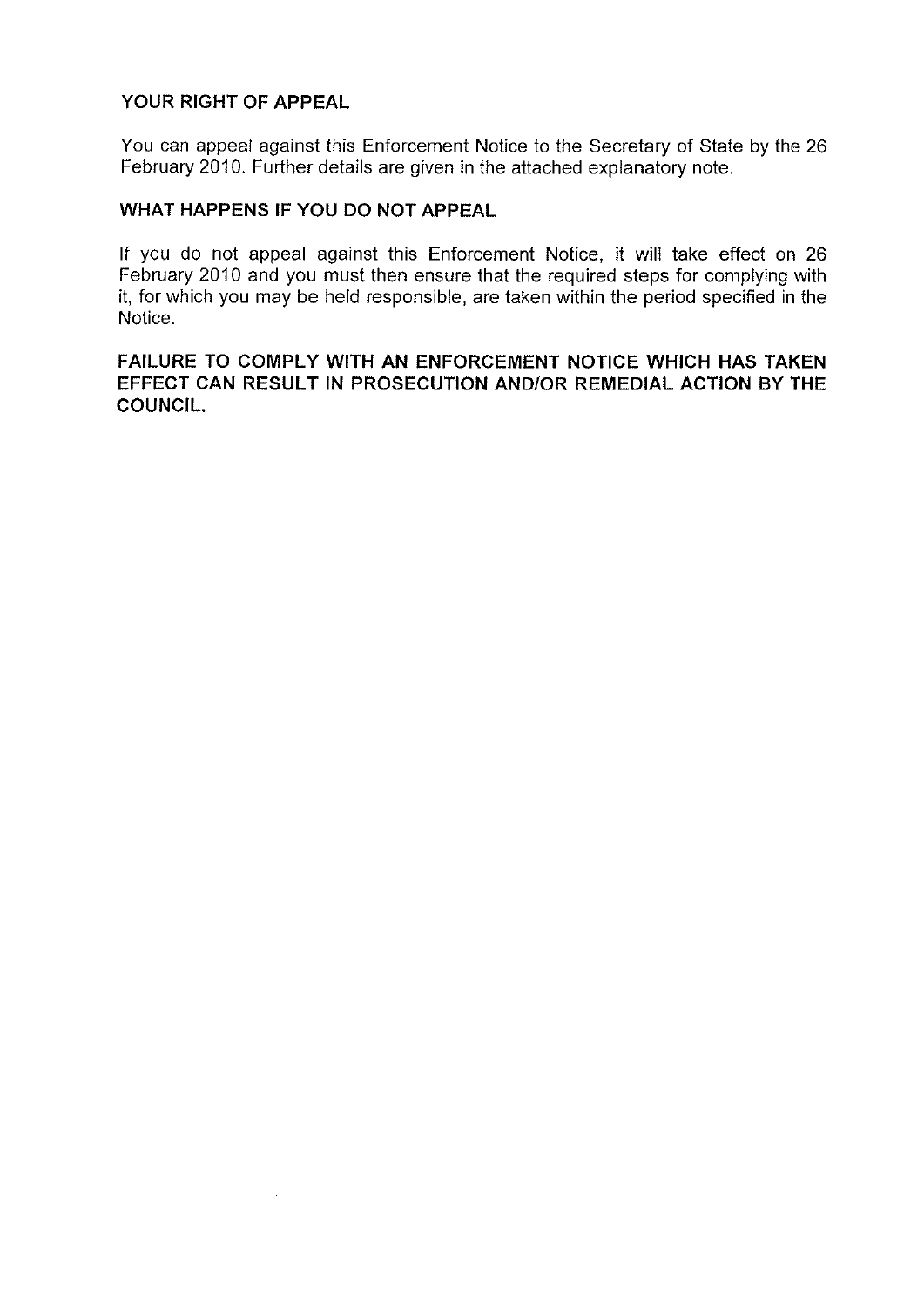# **EXPLANATORY NOTES**

#### **STATUTORY PROVISIONS**

A summary of Sections 171A, 171B and 172 to 177 of the Town and Country Planning Act 1990 (as amended) is enclosed with this Notice.

# **YOUR RIGHT OF APPEAL**

You can appeal against this Notice, but any appeal must be in writing and received, or posted (with the postage paid and properly addressed) in time to be received in the ordinary course of the post, by the Secretary of State before 26 February 2010.

If you intend to appeal against this Notice you should follow the instructions given on the information sheet from the Planning Inspectorate which accompanies this Notice.

#### **GROUNDS OF APPEAL**

The grounds of appeal are set out in Section 174 of the Town and Country Planning Act 1990 (as amended). You may appeal on one or more of the following grounds:-

- (a) that, in respect of any breach of planning control which may be constituted by the matters stated in the Notice, planning permission ought to be granted, or as the case may be, the condition or limitation concerned ought to be discharged;
- (b) that those matters have not occurred;
- (c) that those matters (if they occurred) do not constitute a breach of planning control;
- (d) that, at the date when the notice was issued, no enforcement action could be taken in respect of any breach of planning control which may be constituted by those matters;
- (e) that copies of the Enforcement Notice were not served as required by section 172;
- (f) that steps required by the notice to be taken, or the activities required by the notice to cease, exceed what is necessary to remedy any breach of planning control which may be constituted by those matters or, as the case may be, to remedy any injury to amenity which has been caused by any such breach;
- (g) that any period specified in the notice in accordance with section 173(9) falls short of what should reasonably be allowed.

Not all these grounds may be relevant to you.